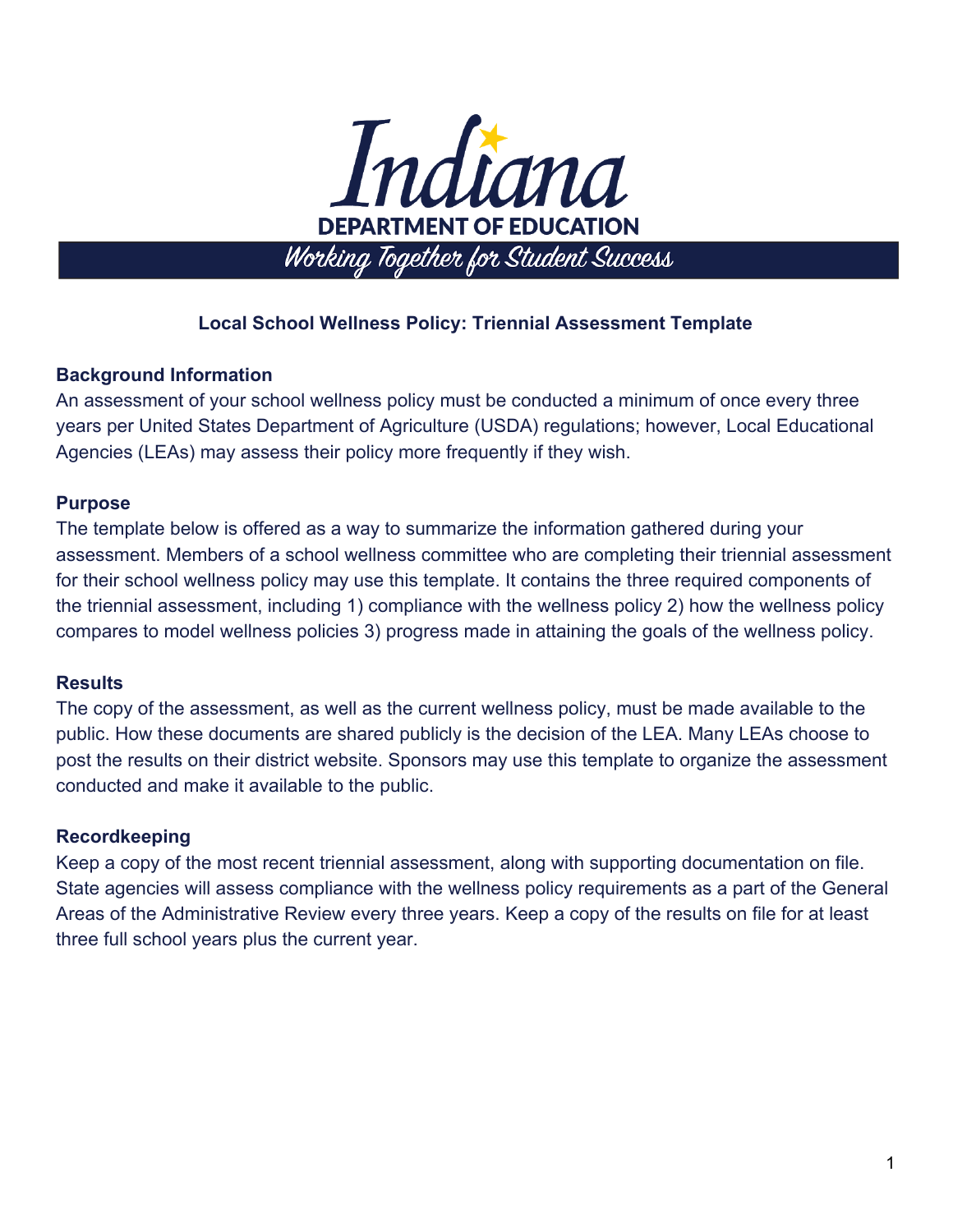## **Section 1: General Information**

School(s) included in the assessment: Paramount Englewood Middle School

Month and year of current assessment: August, 2020

Date of last wellness policy revision: August, 2019

Website address for the wellness policy and/or information on how the public can access a copy: Insert website address for the wellness policy

## **Section 2. Compliance with the Wellness Policy and Progress Towards Goals**

At a minimum, school wellness policies are required to include:

- Specific goals for:
	- $\Box$  Nutrition promotion
	- $\Box$  Nutrition education
	- $\Box$  Physical activity
	- $\Box$  Other school based activities that promote student wellness.
- Standards and nutrition guidelines for all foods and beverages *sold* to students on the school campus during the school day that are consistent with federal regulations for school meal nutrition standards, and the Smart Snacks in School nutrition standards.
- Standards for all foods and beverages provided, *but not sold*, to students during the school day (e.g., in classroom parties, classroom snacks brought by parents, or other foods given as incentives).
- Policies for food and beverage marketing that allow marketing and advertising of only those foods and beverages that meet the Smart Snacks in School nutrition standards.
- Description of evaluation plan.

Using the tables below, indicate the language that is currently written in the school wellness policy in relation to each topic area. Next, assess and discuss whether the school is meeting the goal, partially meeting the goal, or not meeting the goal. Finally, indicate the progress made for each goal and next steps that have been identified.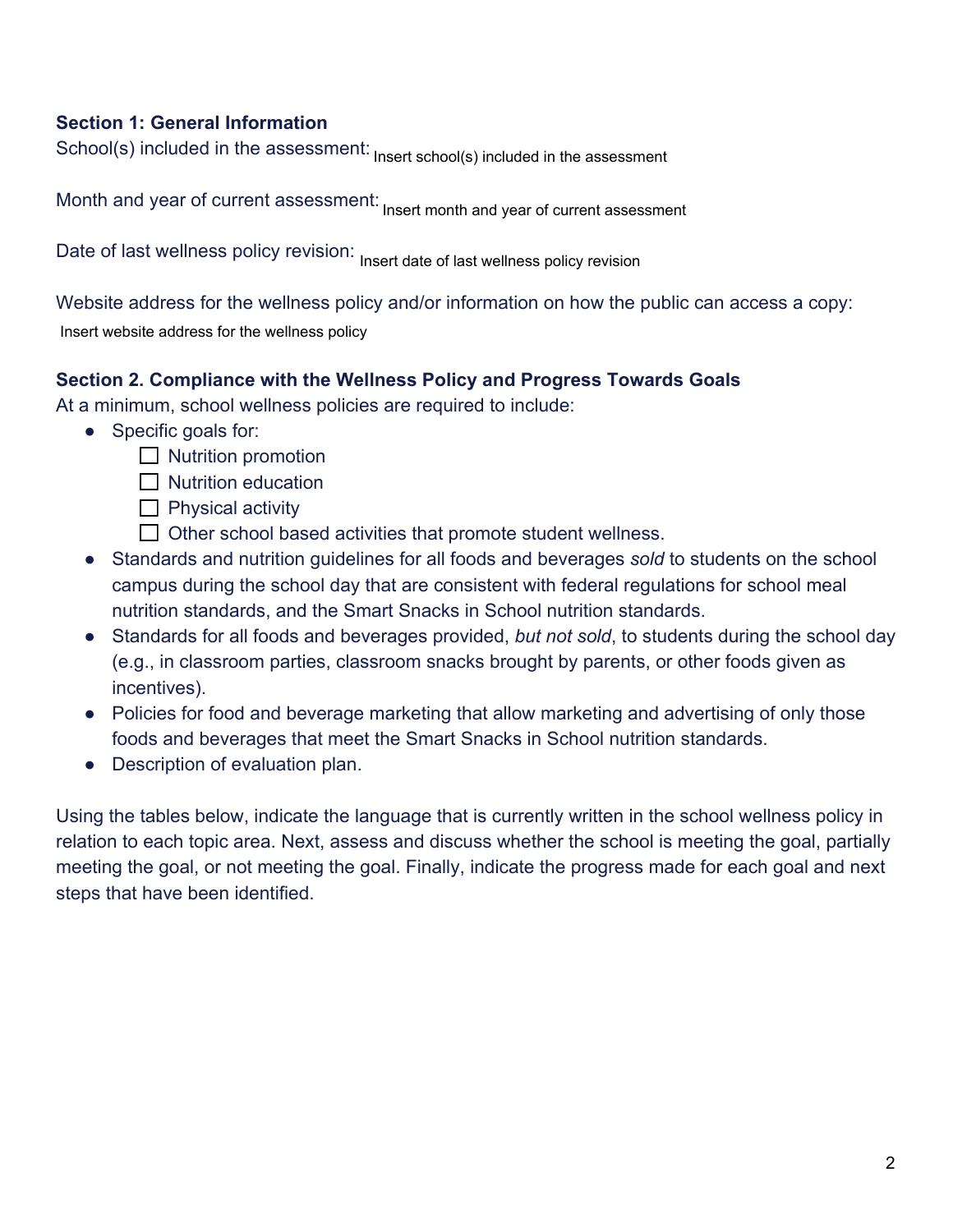| <b>School Wellness Policies are to</b><br>Include:                                                                                                                                                   | <b>Meeting Goal</b> | <b>Meeting Goal Partially</b> | <b>Not Meeting Goal</b> |  |  |
|------------------------------------------------------------------------------------------------------------------------------------------------------------------------------------------------------|---------------------|-------------------------------|-------------------------|--|--|
| Wellness Coordinator: Has identified at<br>least one person as responsible for<br>facilitating the wellness policy upkeep<br>Name person responsible for facilitating<br>the upkeep: Darius Sawyers, |                     |                               |                         |  |  |
| Describe progress and next steps:<br>Principal, Darius Saywers may provide designate if needed.                                                                                                      |                     |                               |                         |  |  |

| Wellness Coordinator: Has identified at<br>least one person as responsible for<br>facilitating the wellness policy upkeep                                                                                                                                                                                                                                     |                            |                               |                         |  |  |  |
|---------------------------------------------------------------------------------------------------------------------------------------------------------------------------------------------------------------------------------------------------------------------------------------------------------------------------------------------------------------|----------------------------|-------------------------------|-------------------------|--|--|--|
| Name person responsible for facilitating<br>the upkeep: Darius Sawyers,                                                                                                                                                                                                                                                                                       |                            |                               |                         |  |  |  |
| Describe progress and next steps:<br>Principal, Darius Saywers may provide designate if needed.                                                                                                                                                                                                                                                               |                            |                               |                         |  |  |  |
|                                                                                                                                                                                                                                                                                                                                                               |                            |                               |                         |  |  |  |
| <b>School Wellness Policies are to</b><br>Include:                                                                                                                                                                                                                                                                                                            | <b>Meeting Goal</b>        | <b>Meeting Goal Partially</b> | <b>Not Meeting Goal</b> |  |  |  |
| <b>Stakeholder Participation: Allow</b><br>parents, students, representatives of the<br>school food authority, teachers of<br>physical education, school health<br>professionals, the school board, school<br>administrators, and the general public to<br>participate in the development,<br>implementation, evaluation and update<br>of the wellness policy | $\boldsymbol{\mathcal{U}}$ |                               |                         |  |  |  |
| Describe progress and next steps:<br>The principal has assembled an advisory council of 12 people including board members,<br>administrators, staff, students, and parents.                                                                                                                                                                                   |                            |                               |                         |  |  |  |
|                                                                                                                                                                                                                                                                                                                                                               |                            |                               |                         |  |  |  |
| <b>School Wellness Policies are to</b><br>Include:                                                                                                                                                                                                                                                                                                            | <b>Meeting Goal</b>        | <b>Meeting Goal Partially</b> | <b>Not Meeting Goal</b> |  |  |  |
| <b>USDA Requirements for School</b><br>Meals: Has assured school meals meet<br>the USDA requirements                                                                                                                                                                                                                                                          | $\checkmark$               |                               |                         |  |  |  |
| Describe progress and next steps:<br>The food provider, Aramark, provides a monthly menu which is checked for it's nutritional value and<br>selction.                                                                                                                                                                                                         |                            |                               |                         |  |  |  |

| <b>School Wellness Policies are to</b><br>Include:                                                                                       | <b>Meeting Goal</b> | <b>Meeting Goal Partially</b> | <b>Not Meeting Goal</b> |
|------------------------------------------------------------------------------------------------------------------------------------------|---------------------|-------------------------------|-------------------------|
| <b>USDA Requirements for School</b><br><b>Meals:</b> Has assured school meals meet<br>the USDA requirements                              | $ \boldsymbol{v} $  |                               |                         |
| Describe progress and next steps:<br>The food provider, Aramark, provides a monthly menu which is checked for it's nutritional value and |                     |                               |                         |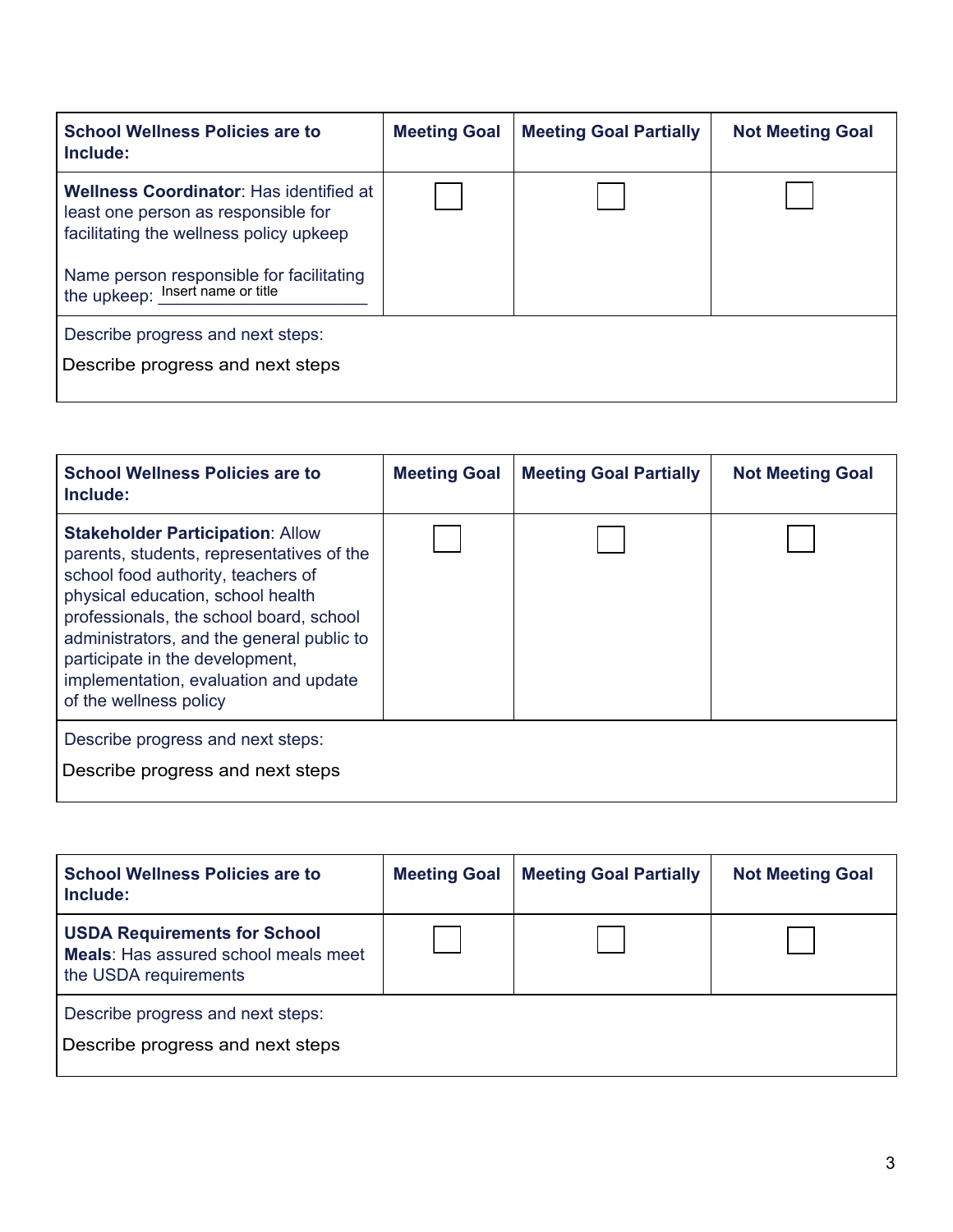| <b>School Wellness Policies are to</b><br>Include:                                                                                                                                 | <b>Meeting Goal</b> | <b>Meeting Goal Partially</b> | <b>Not Meeting Goal</b> |  |
|------------------------------------------------------------------------------------------------------------------------------------------------------------------------------------|---------------------|-------------------------------|-------------------------|--|
| <b>Nutritional Guidelines for all foods</b><br>and beverages sold: Has set nutritional<br>guidelines for foods and beverages sold<br>on the school campus during the school<br>day |                     |                               |                         |  |
| Describe progress and next steps:<br>Paramount Englewood Middle School does not sell food or beverages on campus during school<br>hours.                                           |                     |                               |                         |  |

| <b>Nutritional Guidelines for all foods</b><br>and beverages sold: Has set nutritional<br>guidelines for foods and beverages sold<br>on the school campus during the school<br>day                           |                     |                               |                         |  |  |  |
|--------------------------------------------------------------------------------------------------------------------------------------------------------------------------------------------------------------|---------------------|-------------------------------|-------------------------|--|--|--|
| Describe progress and next steps:<br>Paramount Englewood Middle School does not sell food or beverages on campus during school<br>hours.                                                                     |                     |                               |                         |  |  |  |
|                                                                                                                                                                                                              |                     |                               |                         |  |  |  |
| <b>School Wellness Policies are to</b><br>Include:                                                                                                                                                           | <b>Meeting Goal</b> | <b>Meeting Goal Partially</b> | <b>Not Meeting Goal</b> |  |  |  |
| <b>Nutritional Guidelines for non-sold</b><br>foods and beverages: Has set<br>nutritional guidelines for foods and<br>beverages not sold but made available<br>on the school campus during the school<br>day | V                   |                               |                         |  |  |  |
| Describe progress and next steps:<br>Items brought in to the school during school hours for classroom celebrations, must meet all<br>nutritional guidelines.                                                 |                     |                               |                         |  |  |  |
|                                                                                                                                                                                                              |                     |                               |                         |  |  |  |
| <b>School Wellness Policies are to</b><br>Include:                                                                                                                                                           | <b>Meeting Goal</b> | <b>Meeting Goal Partially</b> | <b>Not Meeting Goal</b> |  |  |  |
| Food & Beverage Marketing: Allow<br>marketing on the school campus during<br>the school day of only those foods and<br>beverages that meet the competitive<br>food/beverage requirements (Smart<br>Snacks)   |                     |                               |                         |  |  |  |
| Describe progress and next steps:<br>Paramount Englewood does not provide students with Smart Snacks. No other food is provided to<br>students during the day except for breakfast and lunch.                |                     |                               |                         |  |  |  |

| <b>School Wellness Policies are to</b><br>Include:                                                                                                                                                         | <b>Meeting Goal</b> | <b>Meeting Goal Partially</b> | <b>Not Meeting Goal</b> |  |
|------------------------------------------------------------------------------------------------------------------------------------------------------------------------------------------------------------|---------------------|-------------------------------|-------------------------|--|
| Food & Beverage Marketing: Allow<br>marketing on the school campus during<br>the school day of only those foods and<br>beverages that meet the competitive<br>food/beverage requirements (Smart<br>Snacks) |                     |                               |                         |  |
| Describe progress and next steps:                                                                                                                                                                          |                     |                               |                         |  |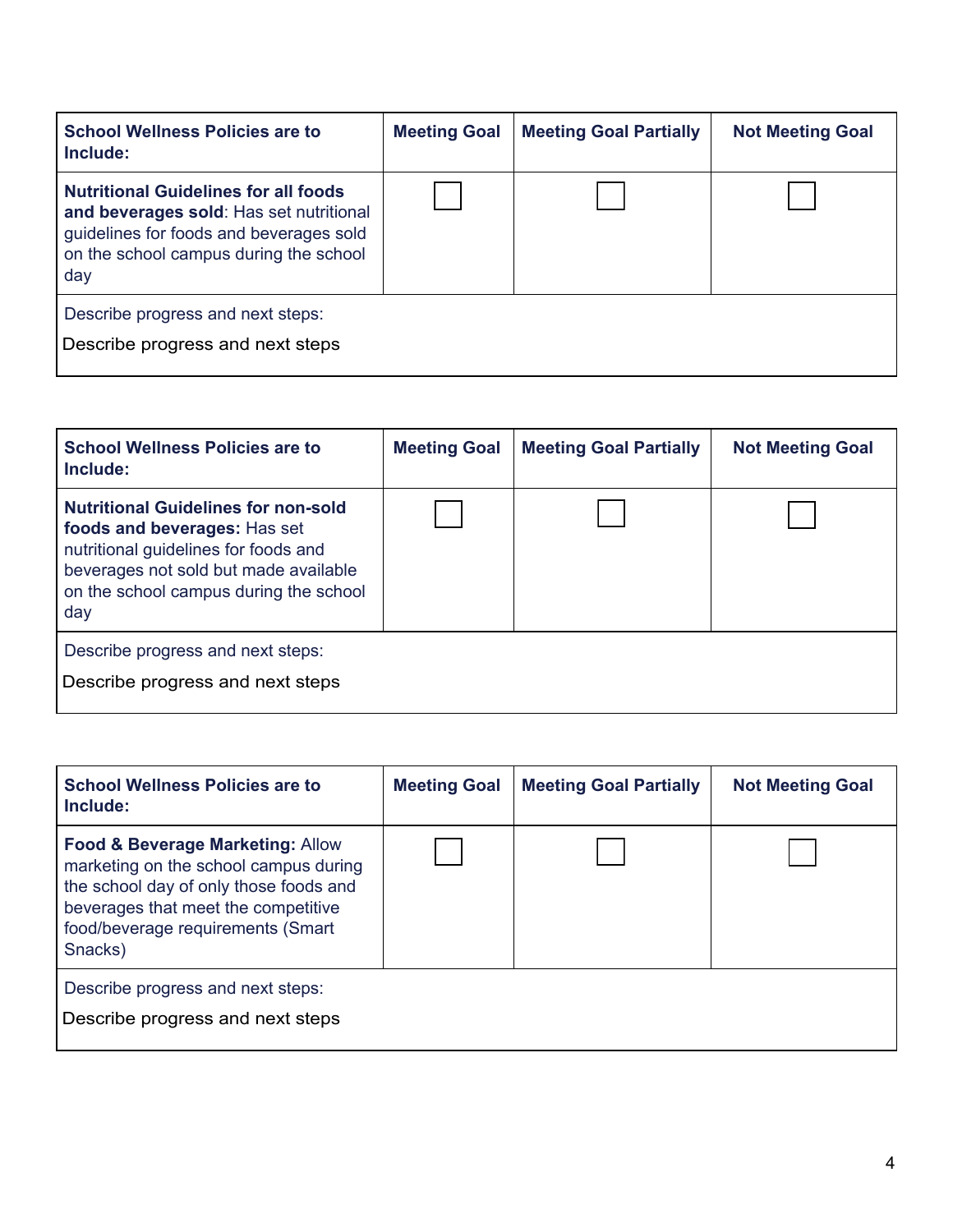| <b>School Wellness Policies are to</b><br>Include:                                                                                                                 | <b>Meeting Goal</b>        | <b>Meeting Goal Partially</b> | <b>Not Meeting Goal</b> |  |
|--------------------------------------------------------------------------------------------------------------------------------------------------------------------|----------------------------|-------------------------------|-------------------------|--|
| <b>Nutrition Education: Has at least</b><br>2 goals for nutrition education<br>List goals:<br>$\frac{3}{1}$ Health education<br><sub>2</sub> Nutritional promotion | $\boldsymbol{\mathcal{U}}$ |                               |                         |  |
| Describe progress and next steps:                                                                                                                                  |                            |                               |                         |  |

| <b>Nutrition Education:</b> Has at least<br>2 goals for nutrition education                                                                                                                                                                 |                                                                                                |                               |                         |  |  |  |
|---------------------------------------------------------------------------------------------------------------------------------------------------------------------------------------------------------------------------------------------|------------------------------------------------------------------------------------------------|-------------------------------|-------------------------|--|--|--|
| List goals:<br>$\tilde{1}$ Health education                                                                                                                                                                                                 |                                                                                                |                               |                         |  |  |  |
| <sub>2</sub> Nutritional promotion                                                                                                                                                                                                          |                                                                                                |                               |                         |  |  |  |
| Describe progress and next steps:<br>The school's curriculum includes lessons on nutritional information for teachers and staff for all<br>grade levels. Lessons include how to read labels, choosing healthy options, and portion control. |                                                                                                |                               |                         |  |  |  |
|                                                                                                                                                                                                                                             |                                                                                                |                               |                         |  |  |  |
| <b>School Wellness Policies are to</b><br>Include:                                                                                                                                                                                          | <b>Meeting Goal</b>                                                                            | <b>Meeting Goal Partially</b> | <b>Not Meeting Goal</b> |  |  |  |
| <b>Nutrition Promotion: Has at least</b><br>2 goals for nutrition promotion                                                                                                                                                                 |                                                                                                |                               |                         |  |  |  |
| List goals:<br>$\bar{1}$ Using outside resources                                                                                                                                                                                            |                                                                                                |                               |                         |  |  |  |
| 2 Marketing/advertising                                                                                                                                                                                                                     |                                                                                                |                               |                         |  |  |  |
| Describe progress and next steps:<br>Outside resources provide opportunities for student projects related to nutrition. Promotional<br>material such as hand-outs are provided to students and families.                                    |                                                                                                |                               |                         |  |  |  |
|                                                                                                                                                                                                                                             |                                                                                                |                               |                         |  |  |  |
| <b>School Wellness Policies are to</b><br>Include:                                                                                                                                                                                          | <b>Meeting Goal</b>                                                                            | <b>Meeting Goal Partially</b> | <b>Not Meeting Goal</b> |  |  |  |
| Physical Activity: Has at least 2<br>goals for physical activity                                                                                                                                                                            |                                                                                                |                               |                         |  |  |  |
| List goals:                                                                                                                                                                                                                                 |                                                                                                |                               |                         |  |  |  |
| 1.                                                                                                                                                                                                                                          |                                                                                                |                               |                         |  |  |  |
| 2.                                                                                                                                                                                                                                          |                                                                                                |                               |                         |  |  |  |
| Describe progress and next steps:                                                                                                                                                                                                           | All student receive 20 minutes of outside recess. Throughout the day teachers provide students |                               |                         |  |  |  |
| with "brain breaks" which may include stretching, yoga, or walking outside.                                                                                                                                                                 |                                                                                                |                               |                         |  |  |  |

| <b>School Wellness Policies are to</b><br>Include:                                  | <b>Meeting Goal</b> | <b>Meeting Goal Partially</b> | <b>Not Meeting Goal</b> |
|-------------------------------------------------------------------------------------|---------------------|-------------------------------|-------------------------|
| <b>Physical Activity:</b> Has at least 2 goals for physical activity<br>List goals: |                     |                               |                         |
| 2.                                                                                  |                     |                               |                         |
|                                                                                     |                     |                               |                         |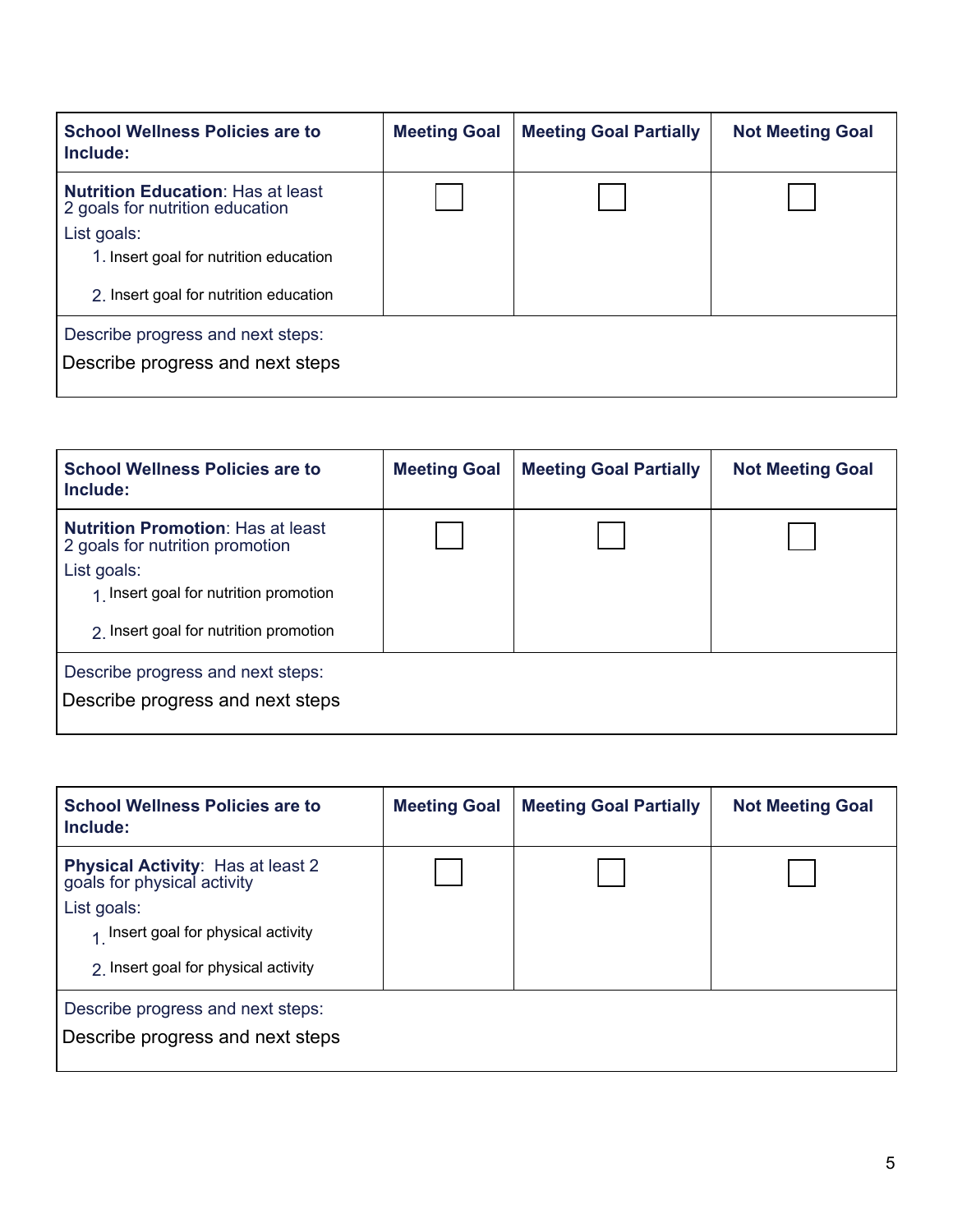| <b>School Wellness Policies are to</b><br>Include:                                                                  | <b>Meeting Goal</b> | <b>Meeting Goal Partially</b> | <b>Not Meeting Goal</b> |
|---------------------------------------------------------------------------------------------------------------------|---------------------|-------------------------------|-------------------------|
| <b>Other Activities: Has at least 2 goals</b><br>for Other School-Based Activities that<br>promote student wellness |                     |                               |                         |
| List goals:                                                                                                         |                     |                               |                         |
| 1.                                                                                                                  |                     |                               |                         |
| 2.                                                                                                                  |                     |                               |                         |
| Describe progress and next steps:                                                                                   |                     |                               |                         |
|                                                                                                                     |                     |                               |                         |

| <b>School Wellness Policies are to</b><br>Include:                                                                                                                                                                                                                                                                                                                                                                                                                                     | <b>Meeting Goal</b> | <b>Meeting Goal Partially</b> | <b>Not Meeting Goal</b> |
|----------------------------------------------------------------------------------------------------------------------------------------------------------------------------------------------------------------------------------------------------------------------------------------------------------------------------------------------------------------------------------------------------------------------------------------------------------------------------------------|---------------------|-------------------------------|-------------------------|
| <b>Evaluation:</b> Every three years LEA has<br>evaluated the wellness policy with an<br>evaluation tool and has notified the<br>public of the results. The assessment<br>will determine:<br>to what extent the LEA is in<br>compliance with the school<br>wellness policy<br>the extent to which the local<br>$\bullet$<br>wellness policy compares to<br>model school wellness policies<br>the progress made in attaining<br>$\bullet$<br>the goals of the school wellness<br>policy |                     |                               |                         |
| Name person responsible for monitoring<br>the policy: the policy:                                                                                                                                                                                                                                                                                                                                                                                                                      |                     |                               |                         |
| Describe progress and next steps:                                                                                                                                                                                                                                                                                                                                                                                                                                                      |                     |                               |                         |